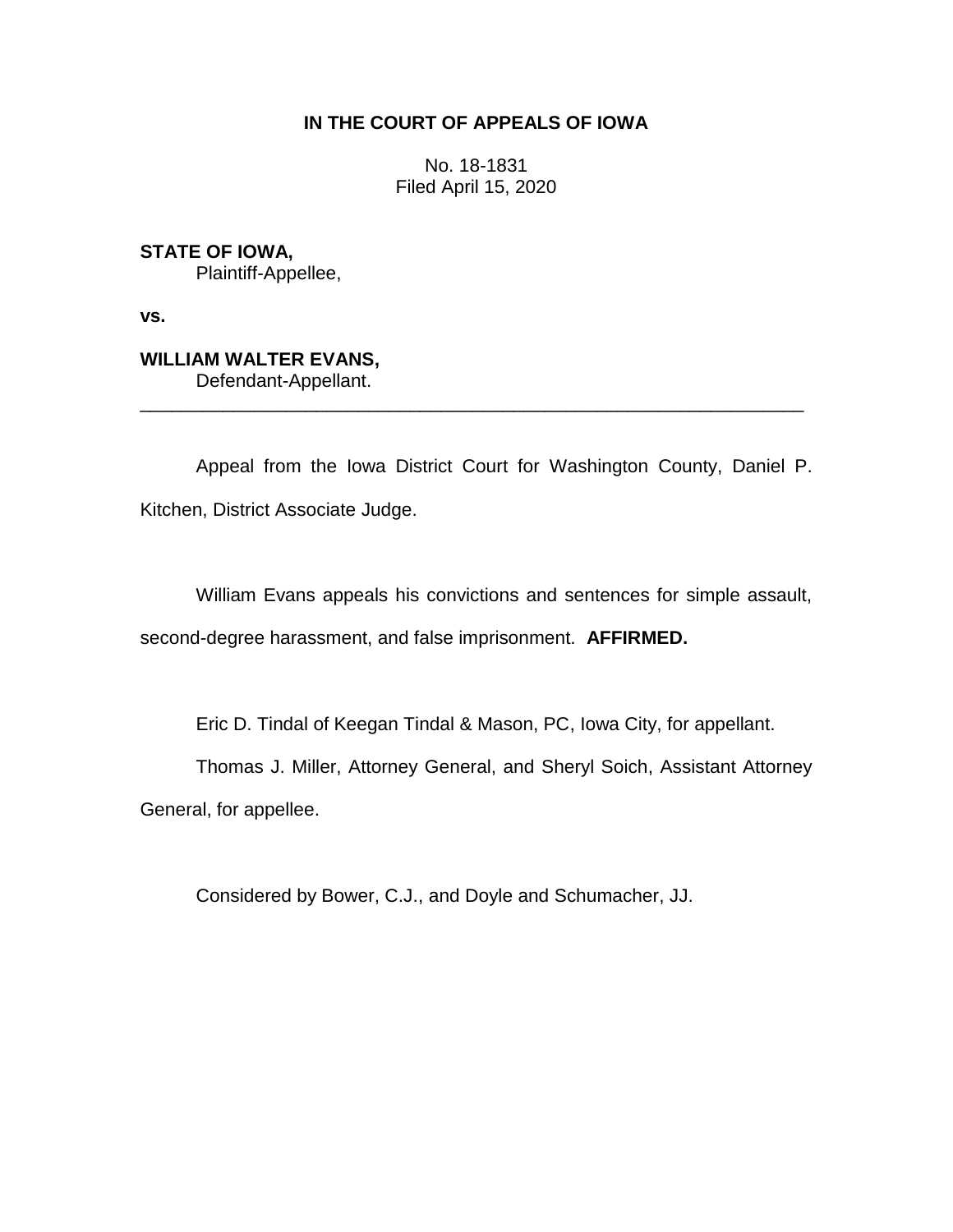## **DOYLE, Judge.**

The State charged William Evans with assault with intent to commit sexual abuse, first-degree harassment, and false imprisonment based on acts that occurred at a Washington County campground in August 2017. The evidence shows that Evans followed a sixteen-year-old girl into a shower area in one of the campground buildings, kissed her, and touched her buttocks and breast. A short time later, Evans locked her inside one of the shower rooms. When the girl attempted to leave, Evans pushed her against the wall and grabbed her by the throat to silence her screaming. While doing so, Evans said, "You're not going to start that shit." A jury found Evans guilty of simple assault, second-degree harassment, and false imprisonment.

On direct appeal, Evans challenges the sufficiency of the evidence to support his conviction for harassment. We review this claim for correction of errors at law. *See State v. Benson*, 919 N.W.2d 237, 241 (Iowa 2018). Evans claims there is insufficient evidence to convict him of harassment because the underlying act the jury relied on for the conviction could have been the same act forming the basis for his assault conviction. *See* Iowa Code § 701.9 (2017) (prohibiting a person from being convicted of a public offense that "is necessarily included in another public offense of which the person is convicted"). But to preserve error for appellate review, "the defendant must make a motion for judgment of acquittal at trial that identifies the specific grounds raised on appeal." *State v. Truesdell*, 679 N.W.2d 611, 615 (Iowa 2004). Because Evans never raised in his motion for judgment of acquittal the claim he now raises on appeal, error is not preserved.

2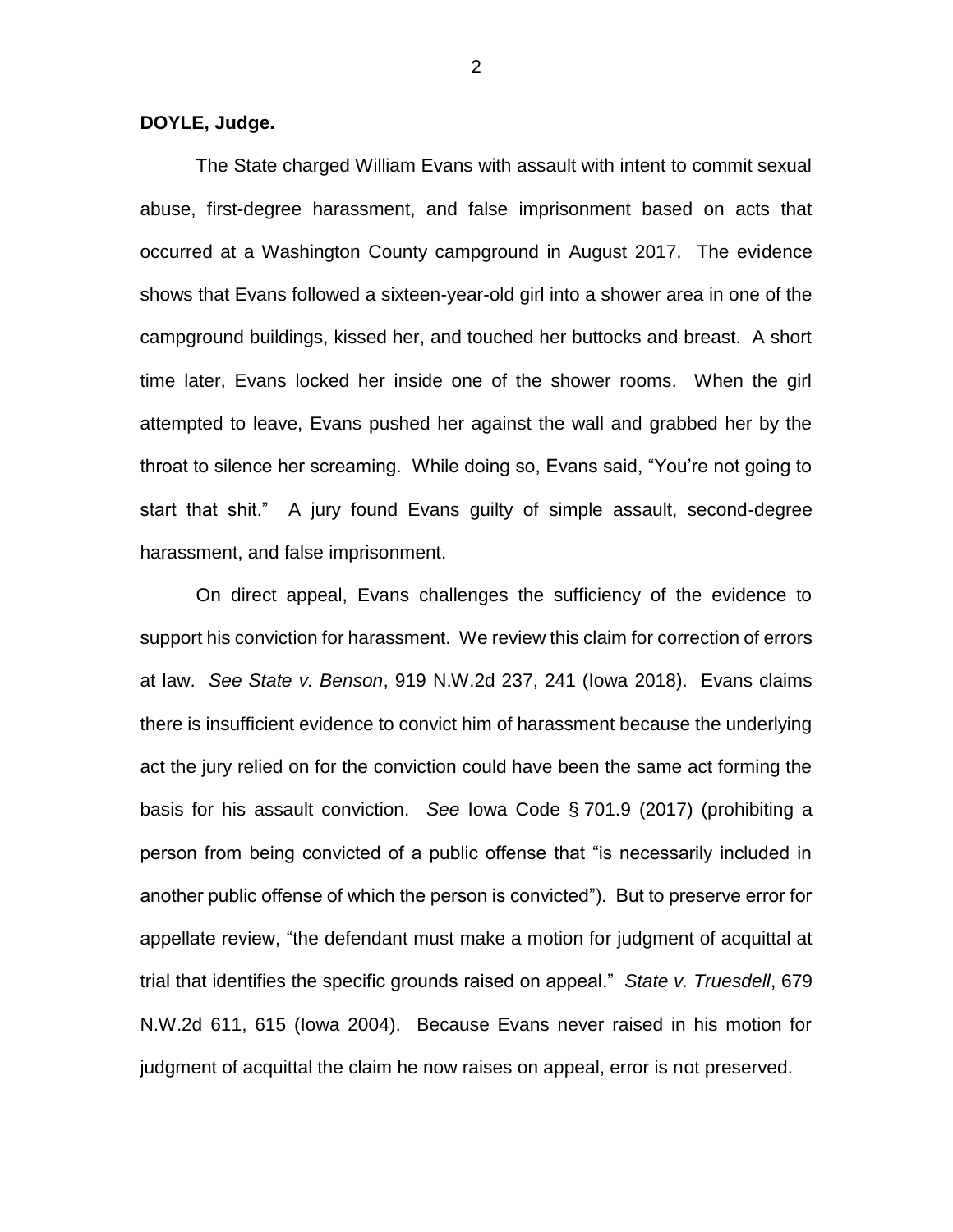Evans next claims his sentence is illegal because the court failed to merge the harassment and assault convictions. *See* Iowa Code § 701.9 ("If the jury returns a verdict of guilty of more than one offense and such verdict conflicts with this section, the court shall enter judgment of guilty of the greater of the offenses only."). "[A]ny unlawful failure to merge results in an illegal sentence." *State v. West*, 924 N.W.2d 502, 504 (Iowa 2019). Because an illegal sentence is void, it is not subject to the same error-preservation concerns that thwart Evans's claim regarding the sufficiency of the evidence supporting his harassment conviction. *See State v. Gordon*, 732 N.W.2d 41, 44 (Iowa 2007) ("[A]n illegal sentence . . . is not subject to normal error preservation rules and can be challenged at any time.").

Evans claims the harassment (a serious misdemeanor) and assault (a simple misdemeanor) convictions must merge because his statement, "You're not going to start that shit," happened at the same time as the "assaultive behavior" and therefore "blends into the assault." The question here is whether assault is a lesser included offense of harassment. *See State v. West*, 924 N.W.2d 502, 505 (Iowa 2019); *State v. Stewart*, 858 N.W.2d 17, 21 (Iowa 2015) (stating that in determining whether two convictions must merge, "the threshold question is whether it is legally impossible to commit the greater crime without also committing the lesser"). We find it is not. "A person commits harassment when the person, purposefully and without legitimate purpose, has personal contact with another person, with the intent to threaten, intimidate, or alarm that person." Iowa Code § 708.7(1)(b). A person commits second-degree harassment "when the person commits harassment involving a threat to commit bodily injury." *Id*. § 708.7(3)(a). A person commits assault by (1) doing an "act which is intended to cause pain or

3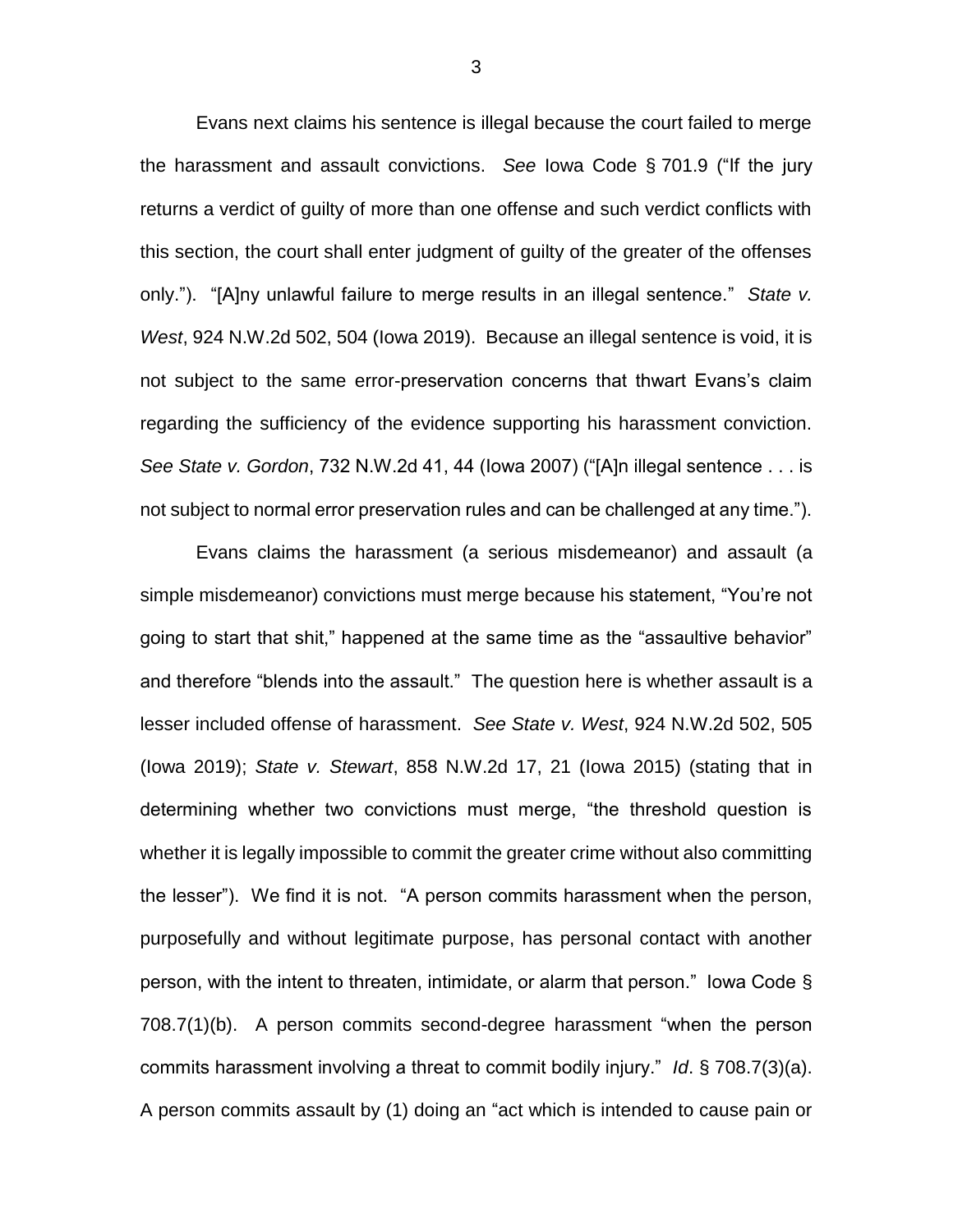injury to, or which is intended to result in physical contact which will be insulting or offensive to another, coupled with the apparent ability to execute the act" or (2) doing an "act which is intended to place another in fear of immediate physical contact which will be painful, injurious, insulting, or offensive, coupled with the apparent ability to execute the act." *Id.* § 708.1(2)(a), (b). It is clear the elements of these crimes differ. The assault offense requires an apparent ability to execute the act. The harassment offense does not. So it is possible to commit harassment without also committing an assault. Conversely, it is possible to commit an assault without committing harassment. The harassment offense requires a threat. The assault offense does not. Because the impossibility test is not satisfied, merger is not required here.

Finally, Evans claims there is insufficient evidence to support his falseimprisonment conviction. Recognizing an error-preservation issue may exist because the claim was not articulated during his motion for judgment of acquittal, Evans makes an alternative argument under the ineffective-assistance-of-counsel rubric,<sup>1</sup> which we review de novo. *See State v. Clay*, 824 N.W.2d 488, 494 (Iowa 2012). To succeed, Evans must show his counsel failed to perform an essential duty and prejudice resulted. *See State v. Graves*, 668 N.W.2d 860, 869 (Iowa 2003). Unless he proves both elements, his ineffective-assistance claim fails. *See Clay*, 824 N.W.2d at 495. We ordinarily preserve ineffective-assistance claims for postconviction-relief proceedings to allow for full development of the record but

 $\overline{a}$ 

<sup>&</sup>lt;sup>1</sup> Because our supreme court decided recent amendments to Iowa Code section 814.7 prohibiting consideration of ineffective-assistance-of counsel claims on direct appeal do not apply to cases pending on July 1, 2019, *see State v. Macke*, 933 N.W.2d 226, 235 (Iowa 2019), we may address the claim.